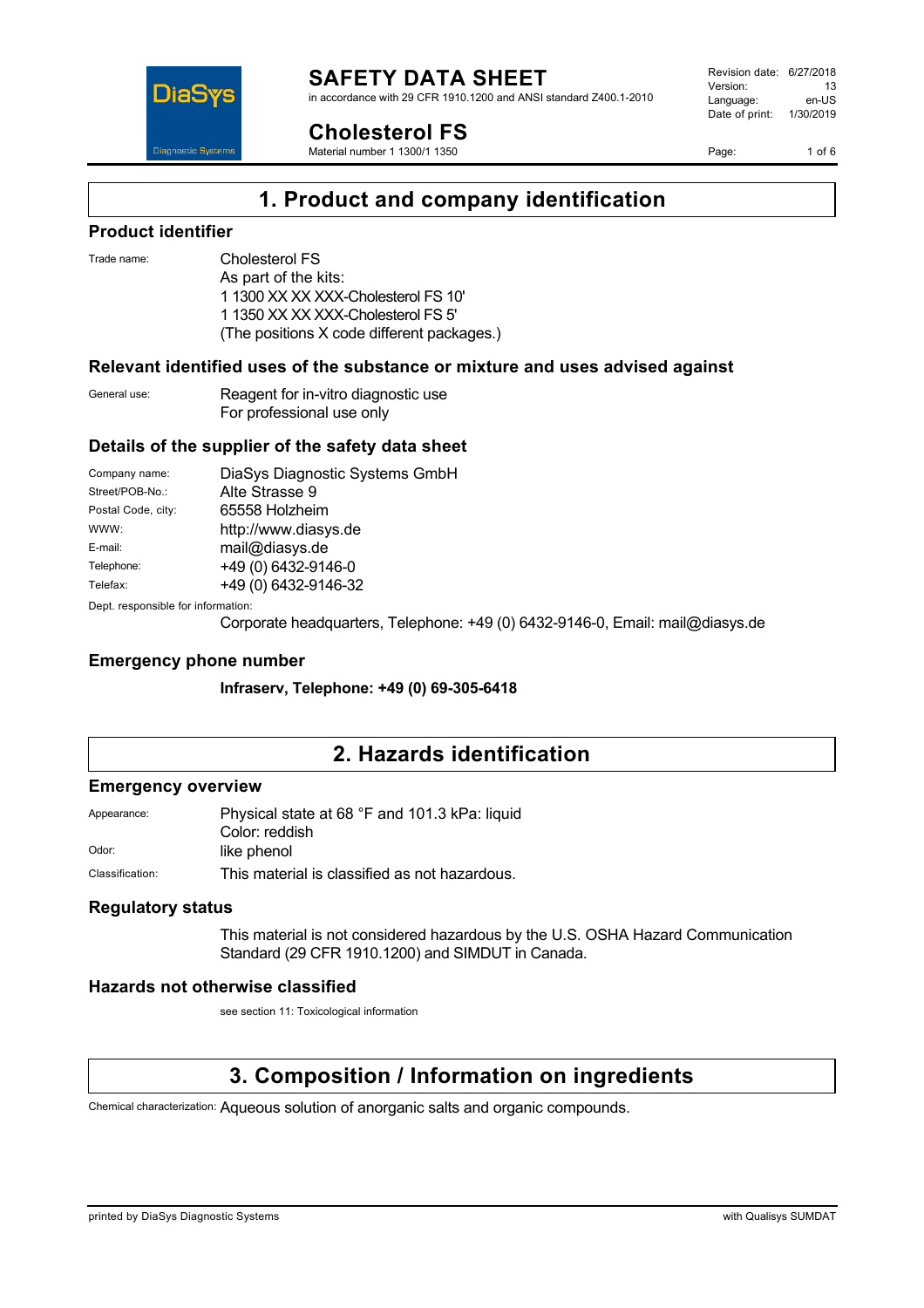

in accordance with 29 CFR 1910.1200 and ANSI standard Z400.1-2010

Page: 2 of 6

**Diagnostic Systen** 

DiaS

| Relevant ingredients: |  |
|-----------------------|--|
|-----------------------|--|

| CAS No.          | Designation                              | Content  | <b>Classification</b>                                                                                                               |
|------------------|------------------------------------------|----------|-------------------------------------------------------------------------------------------------------------------------------------|
| CAS<br>1132-61-2 | 4-<br>Morpholinopropanesulphonic<br>acid | $< 2 \%$ | Skin Irritation - Category 2. Eye Irritation -<br>Category 2A.<br>Specific Target Organ Toxicity (Single<br>Exposure) - Category 3. |

Additional information: Preparation does not contain dangerous substances above limits that need to be mentioned in this section according to applicable legislation.

Contains Sodium azide ( 0.95 g/L) as preservative.

**Cholesterol FS** Material number 1 1300/1 1350

|                         | 4. First aid measures                                                                                                                                                                                                           |
|-------------------------|---------------------------------------------------------------------------------------------------------------------------------------------------------------------------------------------------------------------------------|
| In case of inhalation:  | Provide fresh air. Seek medical treatment in case of troubles.                                                                                                                                                                  |
| Following skin contact: | Change contaminated clothing. Remove residues with water. In case of skin irritation,<br>consult a physician.                                                                                                                   |
| After eye contact:      | Immediately flush eyes with plenty of flowing water for 10 to 15 minutes holding eyelids<br>apart. Remove contact lenses, if present and easy to do. Continue rinsing. In case of eye<br>irritation consult an ophthalmologist. |
| After swallowing:       | Rinse mouth thoroughly with water. Induce vomiting. Have victim drink large quantities of<br>water, with active charcoal if possible. Never give anything by mouth to an unconscious<br>person. Seek medical attention.         |
|                         | Most important symptoms/effects, acute and delayed                                                                                                                                                                              |

### **Most important symptoms/effects, acute and delayed**

The product can cause irritation of the eyes.

May cause skin irritation in susceptible persons.

### **Information to physician**

Treat symptomatically.

## **5. Fire fighting measures**

Flash point/flash point range:

not combustible

Auto-ignition temperature: No data available

Suitable extinguishing media:

Product is non-combustible. Extinguishing materials should therefore be selected according to surroundings.

### **Specific hazards arising from the chemical**

Fires in the immediate vicinity may cause the development of dangerous vapors. In case of fire may be liberated: Nitrogen oxides (NOx), sulphur oxides, carbon monoxide and carbon dioxide.

Protective equipment and precautions for firefighters:

Wear self-contained breathing apparatus.

Additional information: Do not allow fire water to penetrate into surface or ground water.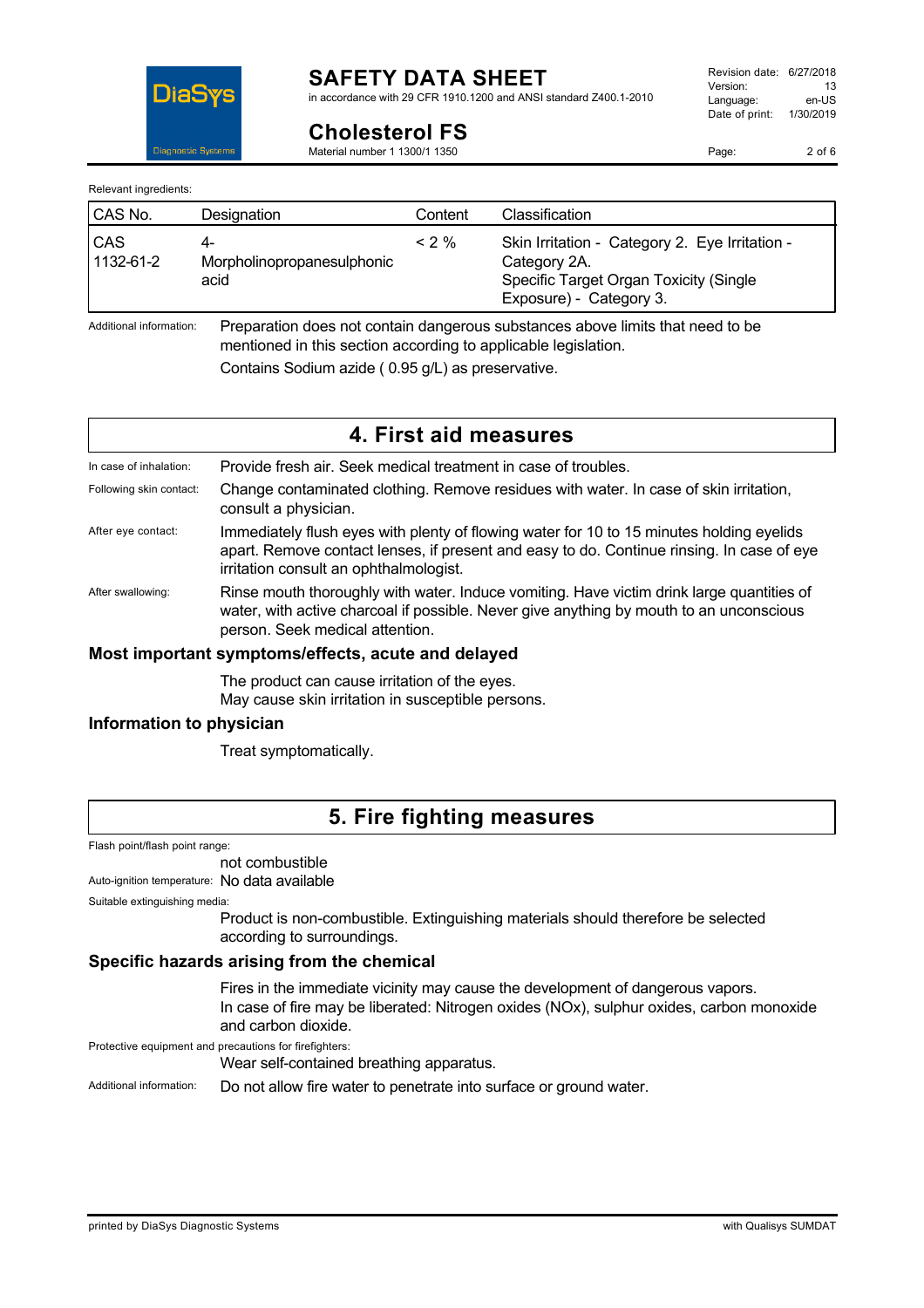

in accordance with 29 CFR 1910.1200 and ANSI standard Z400.1-2010

Revision date: 6/27/2018 Version: 13<br>Language: en-LIS Language: Date of print: 1/30/2019

Page: 3 of 6

|  | <b>Cholesterol FS</b> |  |
|--|-----------------------|--|
|--|-----------------------|--|

Material number 1 1300/1 1350

|                            | 6. Accidental release measures                                                                                                                                                                                                  |  |
|----------------------------|---------------------------------------------------------------------------------------------------------------------------------------------------------------------------------------------------------------------------------|--|
| Personal precautions:      | Avoid contact with skin, eyes, and clothing. Wear suitable protective clothing.<br>In enclosed areas: Provide fresh air.                                                                                                        |  |
| Environmental precautions: |                                                                                                                                                                                                                                 |  |
|                            | Do not allow to penetrate into soil, waterbodies or drains.                                                                                                                                                                     |  |
| Methods for clean-up:      | Soak up with absorbent materials such as sand, siliceus earth, acid- or universal binder.<br>Store in special closed containers and dispose of according to ordinance. Wash spill<br>area with plenty of water. Final cleaning. |  |

# **7. Handling and storage**

### **Handling**

Advices on safe handling: Provide adequate ventilation, and local exhaust as needed. Avoid contact with skin, eyes, and clothing. Wear appropriate protective equipment.

Keep all containers, equipment and working place clean. Wash hands before breaks and after work. When using do not eat, drink or smoke.

### **Storage**

Requirements for storerooms and containers:

Keep containers tightly closed and at a temperature between 35.6 °F and 46.4 °F. Protect from light.

Hints on joint storage: Do not store together with: acids, alkalis

# **8. Exposure controls / personal protection**

### **Engineering controls**

Provide good ventilation and/or an exhaust system in the work area. See also information in chapter 7, section storage.

### **Personal protection equipment (PPE)**

| Eye/face protection             | Tightly sealed goggles according to OSHA Standard - 29 CFR: 1910.133 or ANSI<br>Z87.1-2010.                                                                                                                                    |
|---------------------------------|--------------------------------------------------------------------------------------------------------------------------------------------------------------------------------------------------------------------------------|
| Skin protection                 | Wear suitable protective clothing.                                                                                                                                                                                             |
|                                 | Protective gloves according to OSHA Standard - 29 CFR: 1910.138.<br>Glove material: Nitrile rubber - Breakthrough time: >480 min.<br>Observe glove manufacturer's instructions concerning penetrability and breakthrough time. |
| Respiratory protection:         | When vapors form, use respiratory protection.                                                                                                                                                                                  |
| General hygiene considerations: |                                                                                                                                                                                                                                |
|                                 | Avoid contact with skin, eyes, and clothing. Change contaminated clothing.<br>Do not breathe vapors. Wash hands before breaks and after work. When using do not eat,<br>drink or smoke.                                        |

# **9. Physical and chemical properties**

### **Information on basic physical and chemical properties**

Appearance: Physical state at 68 °F and 101.3 kPa: liquid Color: reddish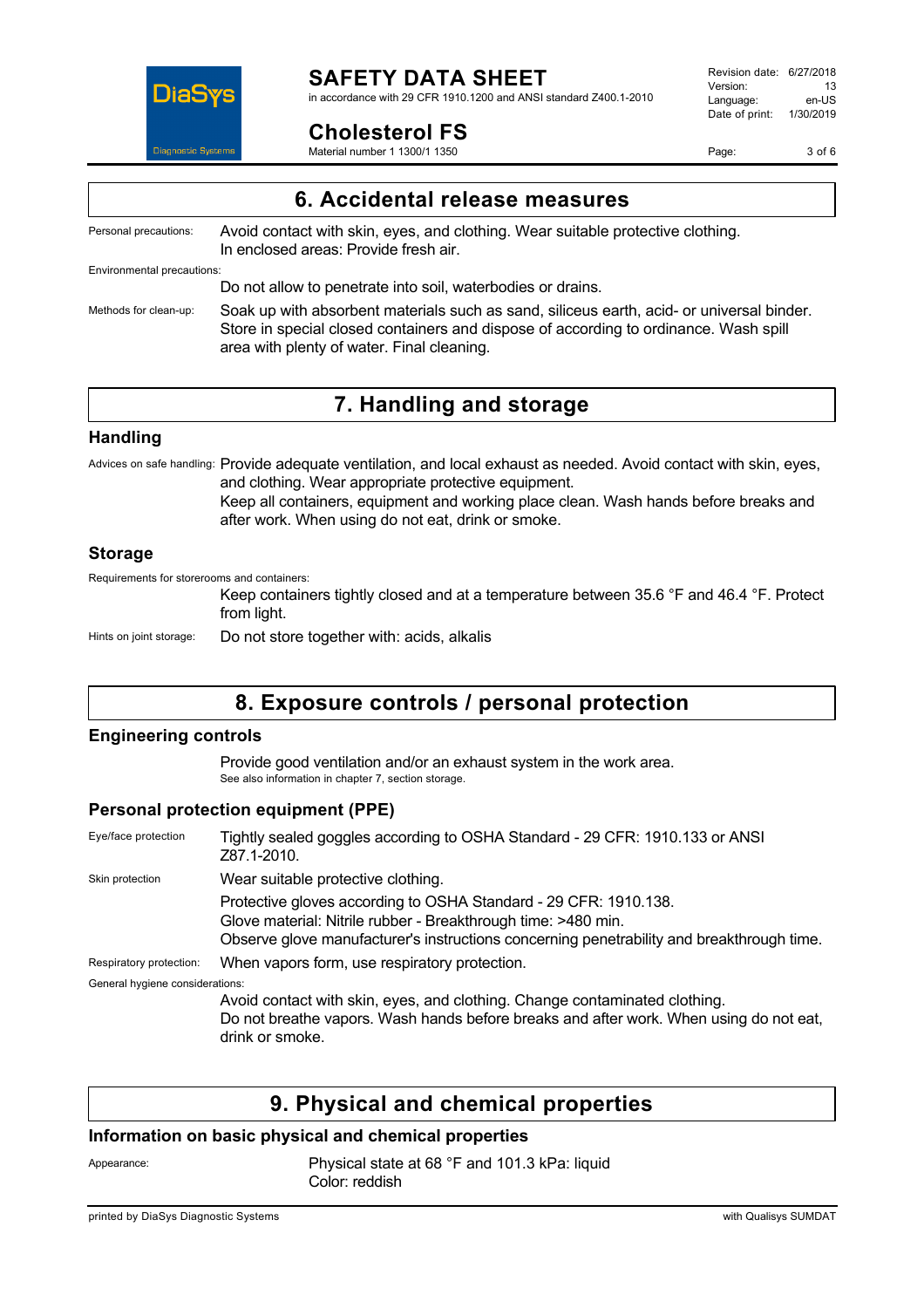

in accordance with 29 CFR 1910.1200 and ANSI standard Z400.1-2010

### **Cholesterol FS** Material number 1 1300/1 1350

Revision date: 6/27/2018 Version: 13<br>Language: en-US Language: Date of print: 1/30/2019

Page:

| Odor <sup>-</sup>                        | like phenol          |
|------------------------------------------|----------------------|
| Odor threshold:                          | No data available    |
| pH value:                                | at 77 °F: 6.7        |
| Melting point/freezing point:            | No data available    |
| Initial boiling point and boiling range: | No data available    |
| Flash point/flash point range:           | not combustible      |
| Evaporation rate:                        | No data available    |
| Flammability:                            | No data available    |
| Explosion limits:                        | No data available    |
| Vapor pressure:                          | No data available    |
| Vapor density:                           | No data available    |
| Density:                                 | at 68 °F: 1.005 g/mL |
| Water solubility:                        | completely miscible  |
| Partition coefficient: n-octanol/water:  | No data available    |
| Auto-ignition temperature:               | No data available    |
| Thermal decomposition:                   | No data available    |
| Additional information:                  | No data available    |

# **10. Stability and reactivity**

| Reactivity:                        | Refer to 10.3                                                                                  |
|------------------------------------|------------------------------------------------------------------------------------------------|
| Chemical stability:                | Stable under recommended storage conditions.                                                   |
| Possibility of hazardous reactions | No hazardous reactions known.                                                                  |
| Conditions to avoid:               | Protect against heat /sun rays.                                                                |
| Incompatible materials:            | Acids, alkalis                                                                                 |
| Hazardous decomposition products:  | No hazardous decomposition products when regulations for storage and handling are<br>observed. |
| Thermal decomposition:             | No data available                                                                              |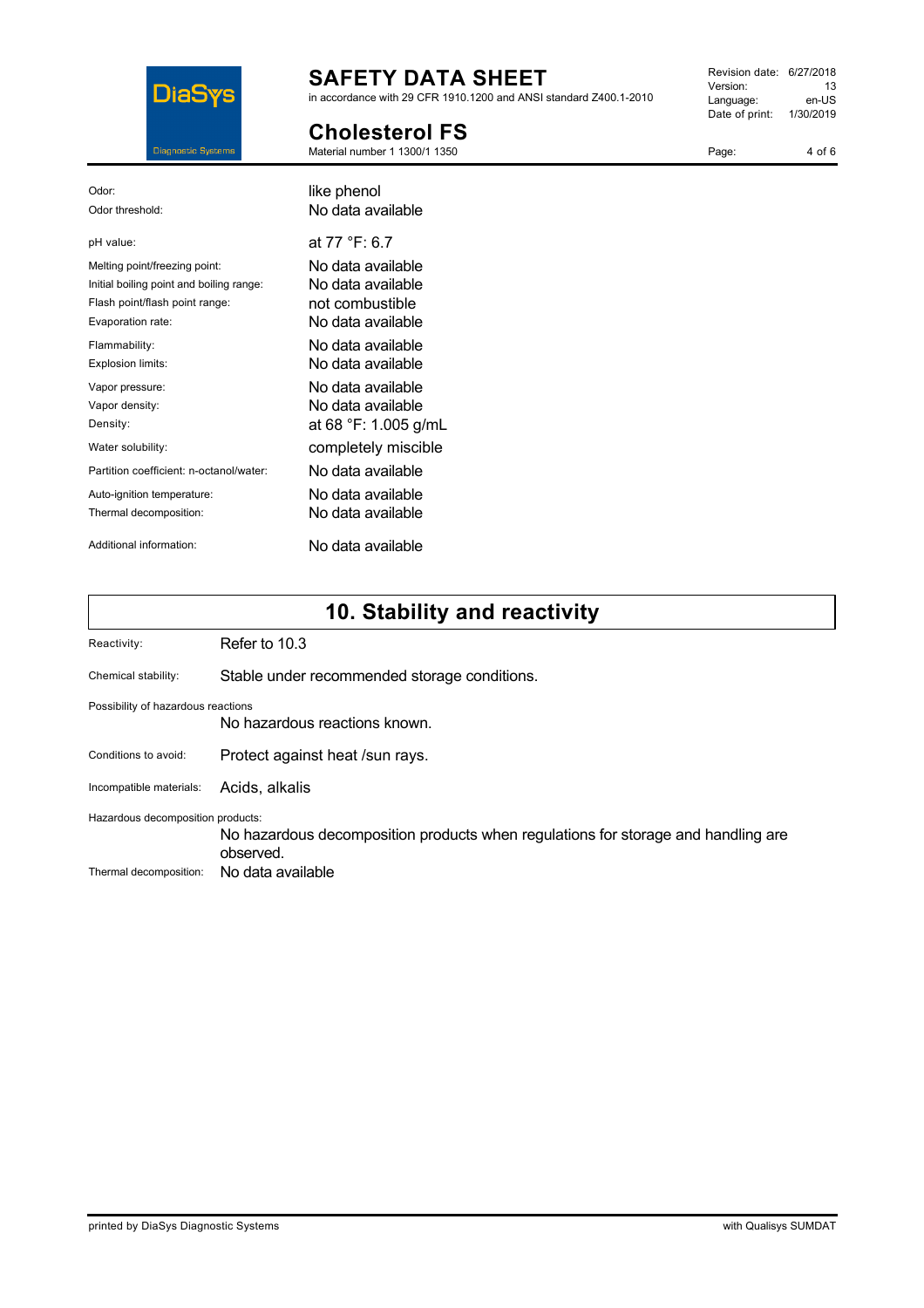

**Cholesterol FS** Material number 1 1300/1 1350

in accordance with 29 CFR 1910.1200 and ANSI standard Z400.1-2010

**DiaS Diagnostic Systen**  Revision date: 6/27/2018 Version: 13<br>
Language: en-US Language: Date of print: 1/30/2019

Page: 5 of 6

**11. Toxicological information**

### **Toxicological tests**

| Toxicological effects: | Acute toxicity (oral): Based on available data, the classification criteria are not met.<br>Acute toxicity (dermal): Lack of data.<br>Acute toxicity (inhalative): Lack of data.                                                                  |
|------------------------|---------------------------------------------------------------------------------------------------------------------------------------------------------------------------------------------------------------------------------------------------|
|                        | Skin corrosion/irritation: Based on available data, the classification criteria are not met.                                                                                                                                                      |
|                        | Serious eye damage/irritation: Based on available data, the classification criteria are not<br>met.                                                                                                                                               |
|                        | Sensitisation to the respiratory tract: Lack of data.                                                                                                                                                                                             |
|                        | Skin sensitisation: Lack of data.                                                                                                                                                                                                                 |
|                        | Germ cell mutagenicity/Genotoxicity: Lack of data.                                                                                                                                                                                                |
|                        | Carcinogenicity: Lack of data.                                                                                                                                                                                                                    |
|                        | Reproductive toxicity: Lack of data.                                                                                                                                                                                                              |
|                        | Effects on or via lactation: Lack of data.                                                                                                                                                                                                        |
|                        | Specific target organ toxicity (single exposure): Based on available data, the classification<br>criteria are not met.                                                                                                                            |
|                        | Specific target organ toxicity (repeated exposure): Lack of data.                                                                                                                                                                                 |
|                        | Aspiration hazard: Lack of data.                                                                                                                                                                                                                  |
| Other information:     | Contains Sodium azide (0.95 g/L):<br>After resorption of toxic quantities: headache, dizziness, nausea, cough, vomiting,<br>spasms, breathing paralysis, CNS disorders, low blood pressure, cardiovascular failure,<br>unconsciousness, collapse. |

# **12. Ecological information**

### **Ecotoxicity**

Further details: No data available

### **Mobility in soil**

No data available

### **Persistence and degradability**

Further details: No data available

### **Additional ecological information**

General information: Do not allow to enter into ground-water, surface water or drains.

## **13. Disposal considerations**

#### **Product**

Recommendation: Special waste. Dispose of waste according to applicable legislation.

### **Contaminated packaging**

Recommendation: Dispose of waste according to applicable legislation. Non-contaminated packages may be recycled.